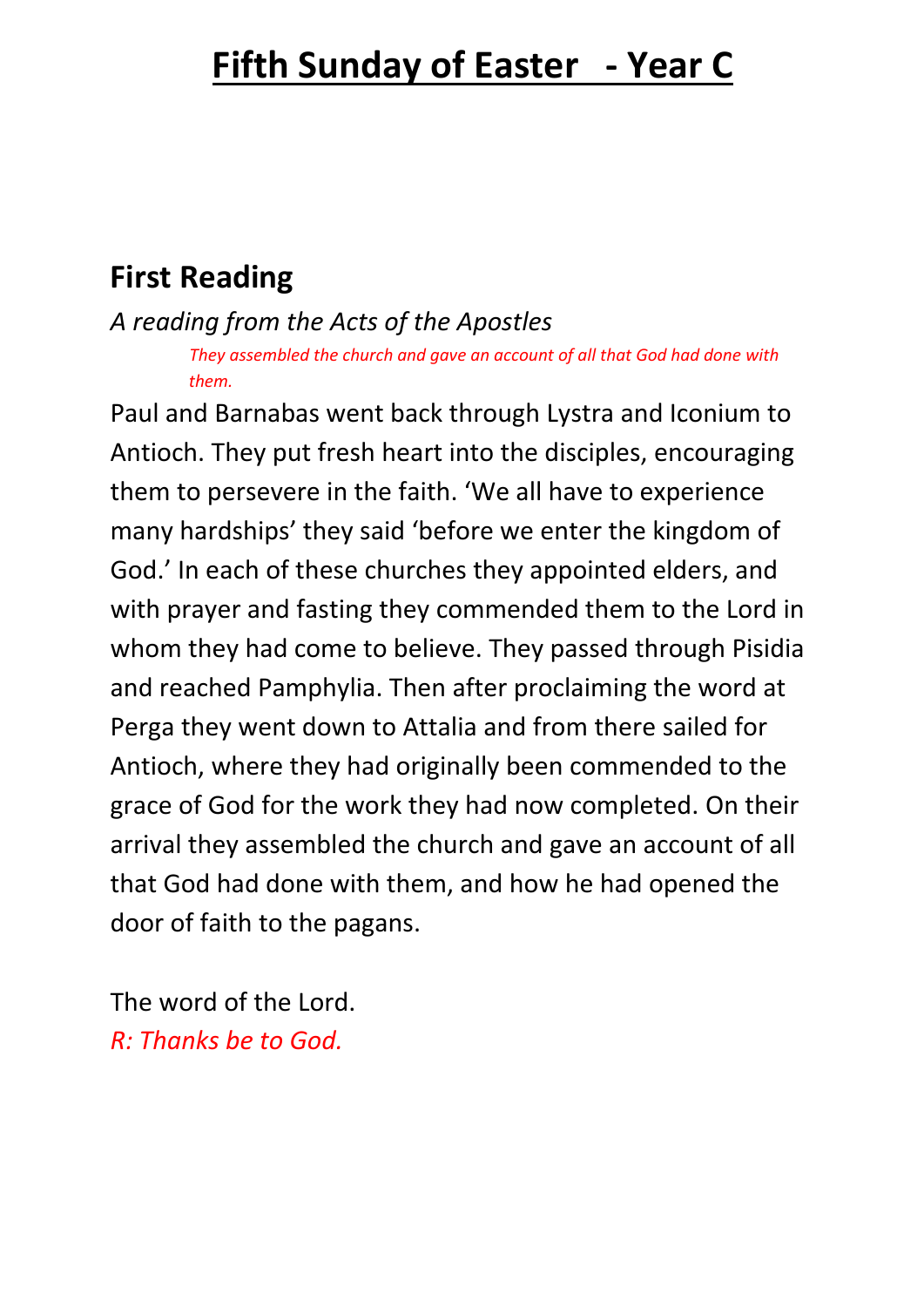### **Responsorial Psalm**

#### *(R.) I will praise your name for ever, my king and my God.*

- 1. The Lord is kind and full of compassion, slow to anger, abounding in love. How good is the Lord to all, compassionate to all his creatures. **(R.)**
- 2. All your creatures shall thank you, O Lord, and your friends shall repeat their blessing. They shall speak of the glory of your reign and declare your might, O God, to make known to men your mighty deeds and the glorious splendour of your reign. **(R.)**
- 3. Yours in an everlasting kingdom; your rule lasts from age to age. **(R.)**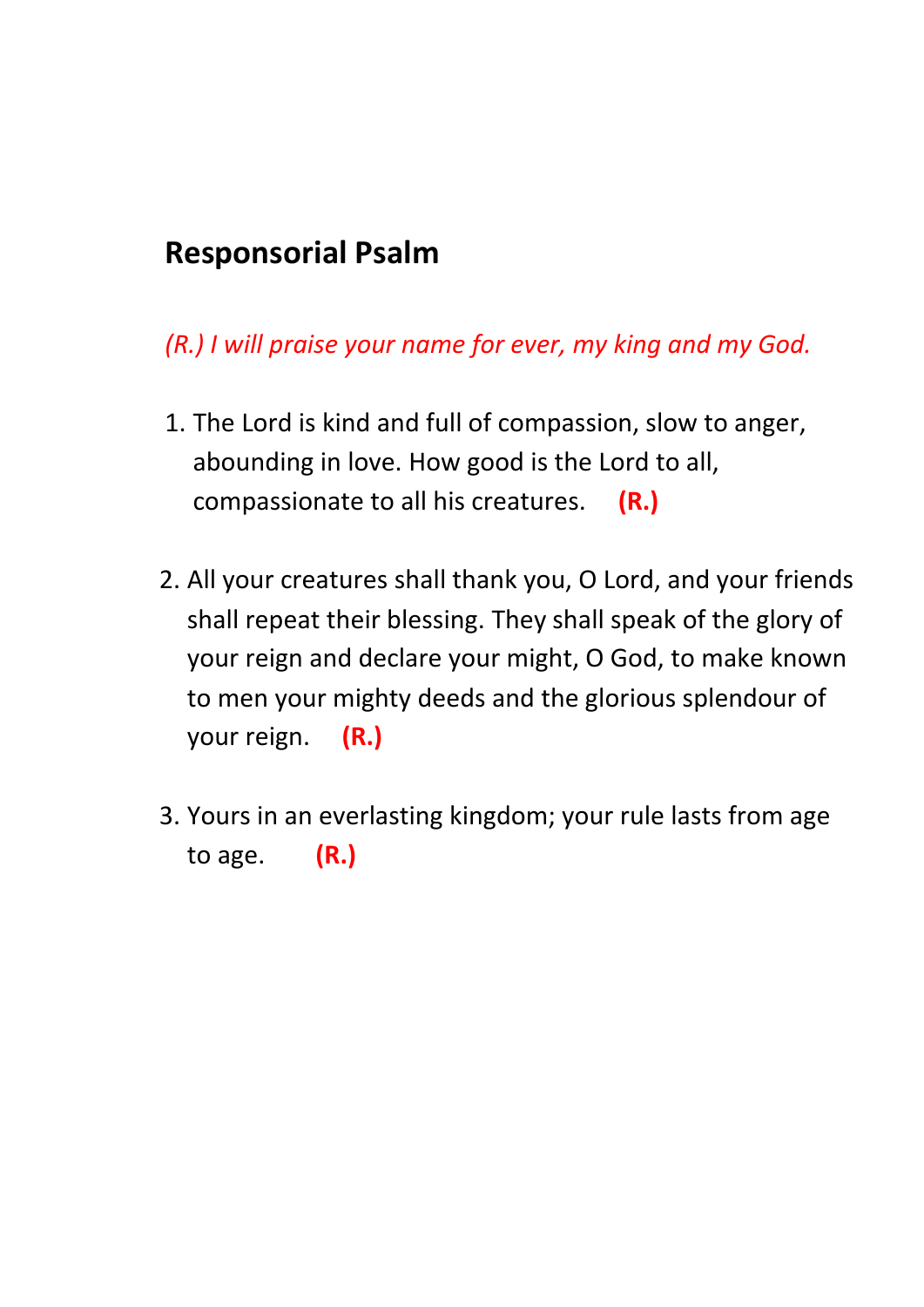# **Second Reading**

#### *A reading from the book of the Apocalypse He will wipe away all the tears from their eyes.*

I, John, saw a new heaven and a new earth; the first heaven and the first earth had disappeared now, and there was no longer any sea. I saw the holy city, and the new Jerusalem, coming down from God out of heaven, as beautiful as a bride all dressed for her husband. Then I heard a loud voice call from the throne, 'You see this city? Here God lives among men. He will make his home among them; they shall be his people, and he will be their God; his name is God-with-them. He will wipe away all tears from their eyes; there will be no more death, and no more mourning or sadness. The world of the past has gone.' Then the One sitting on the throne spoke: 'Now I am making the whole of creation new.'

The word of the Lord. *R: Thanks be to God.*